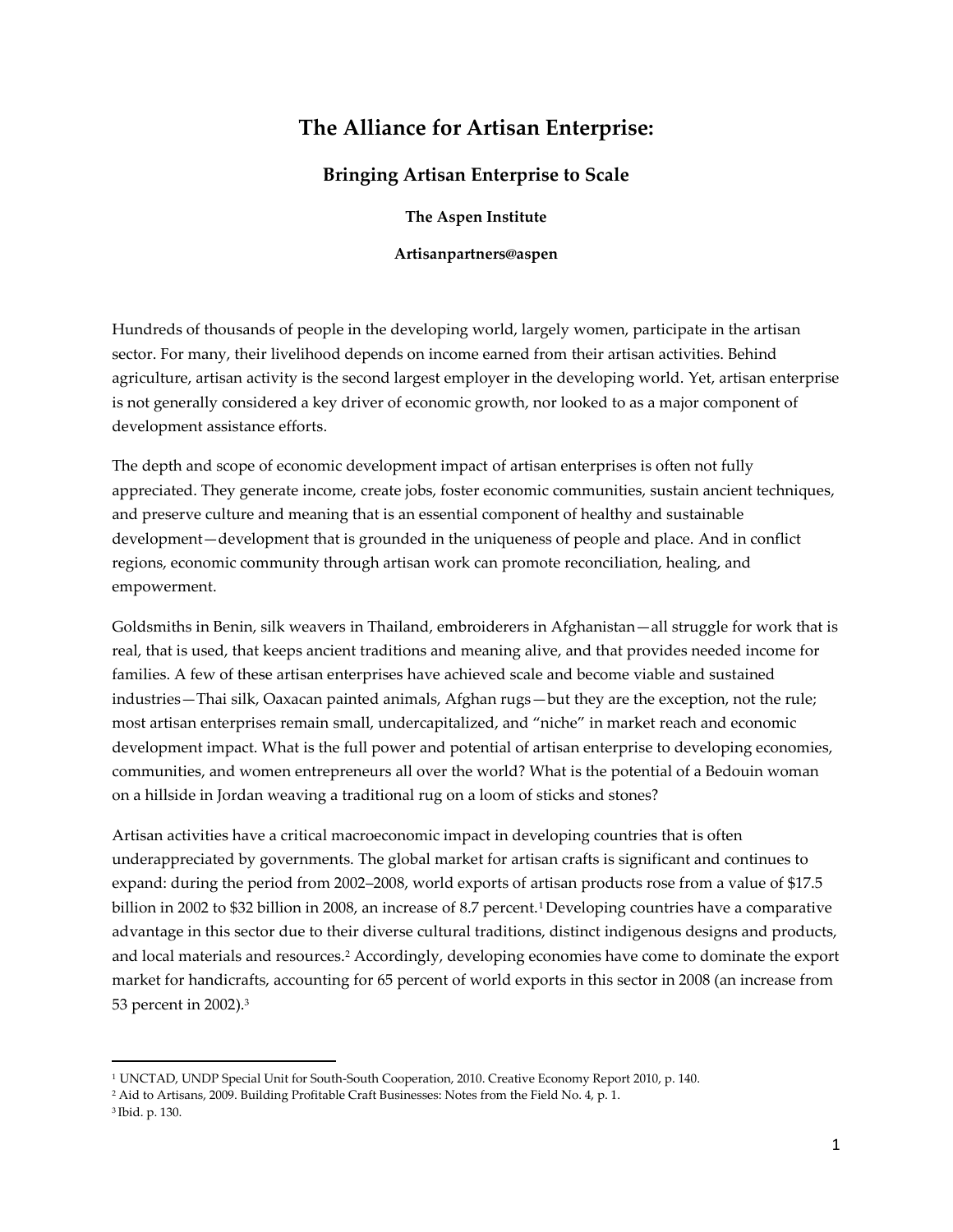Accounting for a significant export share in many emerging economies means that artisan enterprises serve as a major means of global job creation—particularly among women. According to a USAID market assessment for handicrafts, in many regions of the world, artisans comprise the second largest sector of rural employment after agriculture, often functioning as a default occupation for those who have limited options for employment.<sup>4</sup> The market assessment also notes that artisan production carries inherent advantages for its participants, such as the possibility of working from home according to a flexible schedule and opportunities for seasonal employment and small production runs. Additionally, artisan production demands very little start-up capital, while at the same time allowing for a high degree of autonomy in operating and managing a business.

Several converging trends indicate that demand in the artisan sector will continue to expand, including consumer and company interest in sourcing locally produced artisan goods, greater international and domestic tourism, increased global interest in home decorating, and increased willingness to pay a premium for distinctive (as opposed to mass-produced) goods. Even as global demand plummeted and international trade contracted by 12 percent in the wake of the 2008 global economic crisis, exports of art crafts actually rose to \$32 billion in 2008, a figure that is nearly double its 2002 level.<sup>5</sup> Artisan production, therefore, holds great potential for developing countries that seek to expand their exports in a dynamic sector of the world economy. As noted in the Creative Economy 2010 report, "the production and international trade of art crafts are vectors for job creation and export earnings, and therefore are feasible tools for poverty alleviation, the promotion of cultural diversity, and the transfer of community-based skills."<sup>6</sup>

Better integrating artisans into global commerce would increase the incomes and standard of living of many individuals and their families in the developing world, yielding micro-economic benefits that, properly scaled, could collectively transform the economic landscape of certain nations as a whole. A UNESCO pilot project , "Handicrafts and Employment Generation for the Poorest Youth and Women," achieved impressive poverty reduction results by using small handicraft enterprise development to drive income generation and employment in a wide variety of cultural contexts. A report summarizing the outcomes of this project concluded that "the analysis of the project results indicates that there are vast opportunities available in promoting the crafts sector as a way to eradicate poverty and improve living standards."<sup>7</sup>

Previous efforts to support the growth of individual artisan enterprises have met with mixed results. Combinations of product development, market access, business training, and capital are all needed by small and growing artisan enterprises. The delivery of these services has been perfected by an array of private and non profit organizations. The work is challenging and requires specialized expertise distances and connections to vibrant markets are generally nonexistent or tenuous at best, product

l

<sup>4</sup> Ted Barber and Marina Krivoshlykova of Development Alternatives, Inc. 2006. USAID report: "Global Market Assessment for Handicrafts."

<sup>5</sup> UNCTAD, UNDP Special Unit for South-South Cooperation, 2010, Creative Economy Report, p. xxiii and p. 126.

<sup>6</sup> Ibid. p. 140.

<sup>7</sup> Noella Richard, 2007, UNESCO. Handicrafts and Employment Generation for the Poorest Youth and Women, p. 27.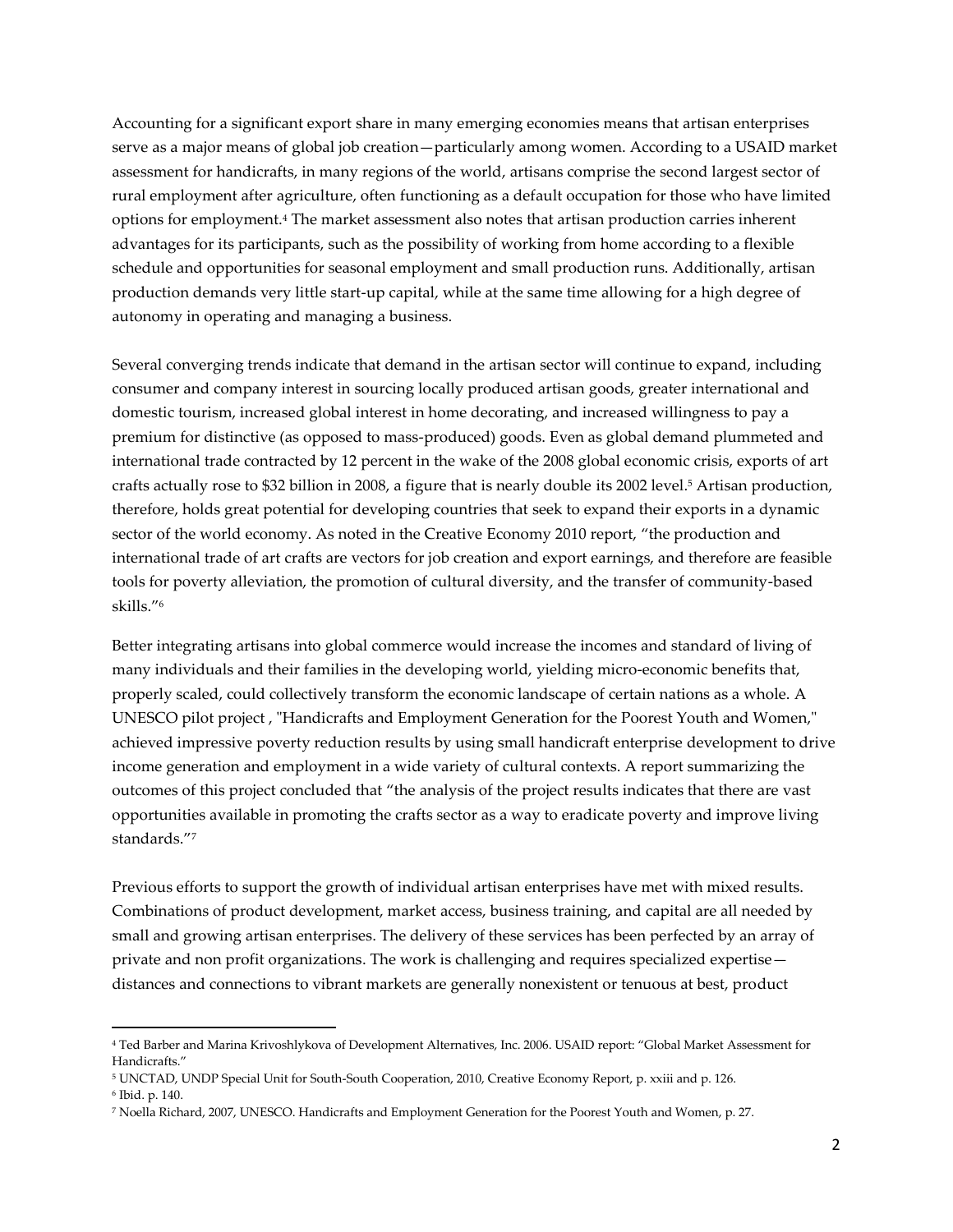quality is often poor, and production capacity is generally weak. Building capacity across product development, market access, and business development requires a diverse and intricate set of skills and aptitudes. Like the artisan enterprises themselves, artisan support organizations are often small, work independently of each other, and are not well funded or recognized.

The untapped economic development potential of the artisan sector makes a powerful case for establishing the Alliance for the Artisan Enterprise. A group of key individuals and institutions convened to consider ways in which an alliance would support, elevate, and expand the artisan sector, with encouragement from the U.S. Department of State's Office of Global Women's Issues. This discussion paper outlines proposed goals, objectives, and activities for such an alliance in 2012. The Aspen Institute's artisanpartners@aspen has offered to host and facilitate the design phase of the Alliance for the Artisan Enterprise, which will draw its membership from among leading artisan support organizations, corporations, artisans, buyers, markets, philanthropists, governments, and international organizations.

**The proposed goal of the Alliance for the Artisan Enterprise is to support and grow artisan enterprises, to provide best practice services to the organizations that support them, and to support the broader recognition of the importance of the artisan sector to development and preservation of cultural heritage.**

Proposed Objectives of the Alliance for the Artisan Enterprise are:

- To **establish a forum** for artisans, artisan support organizations, buyers, and corporations to share best practices, to broker commercial and capacity-building relationships, and to increase the level of support and overall efficiency in the artisan support field (annual meeting, directories of organizations and artisan producers, impact metrics development, member services)
- To **launch a campaign** and set of related activities to build awareness and broaden support of the artisan sector (assess need, audience, potential partners, conduct research to make economic case, develop communication messages)
- To **hold one to two major artisan forum events** a year to support artisans and artisan support organizations and campaign objectives (Aspen Ideas Festival, policy events, major marketing events, International Day of the Artisan)
- To **establish a robust website and associated social media campaign** to disseminate artisan training and market information, to bring producers and buyers together, and to creatively share case studies, stories, and best practices
- To **establish a Corporate Artisan Council** to develop, establish, and promote ethical practices and realistic corporate compliance standards, to develop new business opportunities for artisans, to explore value chain opportunities, and to build on new market interest in hand made and sustainable products
- To **explore new artisan financing mechanisms** to provide access to artisan enterprises in achieving scale (portfolio of projects approach, social impact investment note, microfinance organization partnerships)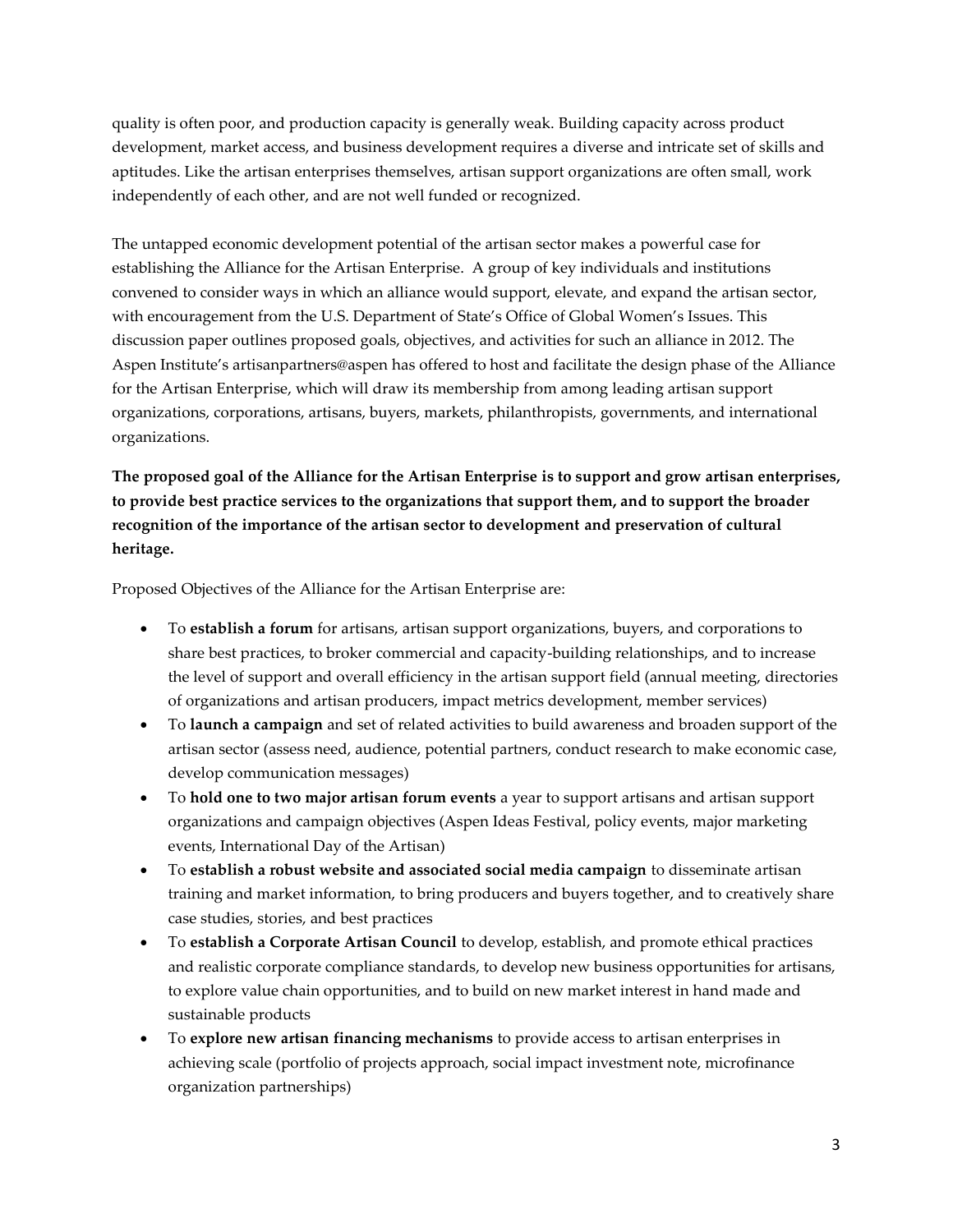#### **Year One Activities:**

1. Develop working groups to achieve objectives, year one activities, and develop and exchange sectorwide best practices. Including but not limited to:

a) Maintaining benefits of artisan work when growing supply chains. Examples - working at home, flexible scheduling, opportunity for seasonal employment, small production runs, producer autonomy, job creation/income generation, export earnings, transfer of community-based skills.

b) Addressing key challenges that inhibit artisans and retailers/brands. Examples - growing artisan businesses, global market access, product development, business training, capital, social responsibility/ethical sourcing, and knowledge of where to access specialized services, product quality, and production capacity.

2. Build an interactive website. Develop a communications outreach strategy. Recruit initial members. Create an information hub for anyone interested in the global artisan sector.

3. Develop a social media campaign that coalesces around a new global artisan brand (or perhaps an International Day of the Artisan). Integrate the social media campaign with the Alliance's website. Link the social media campaign to additional resources that connect consumers and buyers with artisan producers, funders with relevant, high-value artisan support projects, and artisans with marketplaces.

4. Conduct or compile research to document the historical and potential impact of the global artisan sector. Collect examples of best practices. Publish informational materials on the Alliance website and disseminate them to interested groups. Build the visibility of the artisan sector through targeted media placements [and events outside of the artisan sector].

5. Host events to share information, showcase the artisan sector, and facilitate access to markets and buyers for artisans and artisan support organizations. These events will be practical and always lead to actual sales for artisans.

6. Populate a network of contacts—maintaining a good balance of geographic regions, diversity of activities, and sectors. Build membership structure in a demand-driven way that provides real value to members and allows for a "menu" approach to services.

7. Appoint a high-level Advisory Council to build out the founding vision of the Alliance, raise its profile, and to monitor its effectiveness. Identify 3-5 key issues facing artisans or the artisan sector globally today and address these issues in Advisory Council meetings and publications.

8. Establish a Corporate Artisan Council with initial group of leading corporations currently working with artisans (Walmart, West Elm, Target, Macy's, Eileen Fisher, etc.) Important issues to address include but are not limited to: responsibly growing artisan businesses, capital, social responsibility/ethical sourcing (especially within homeworking,) linkages with local expertise-specific organizations, production capacity, and product quality.